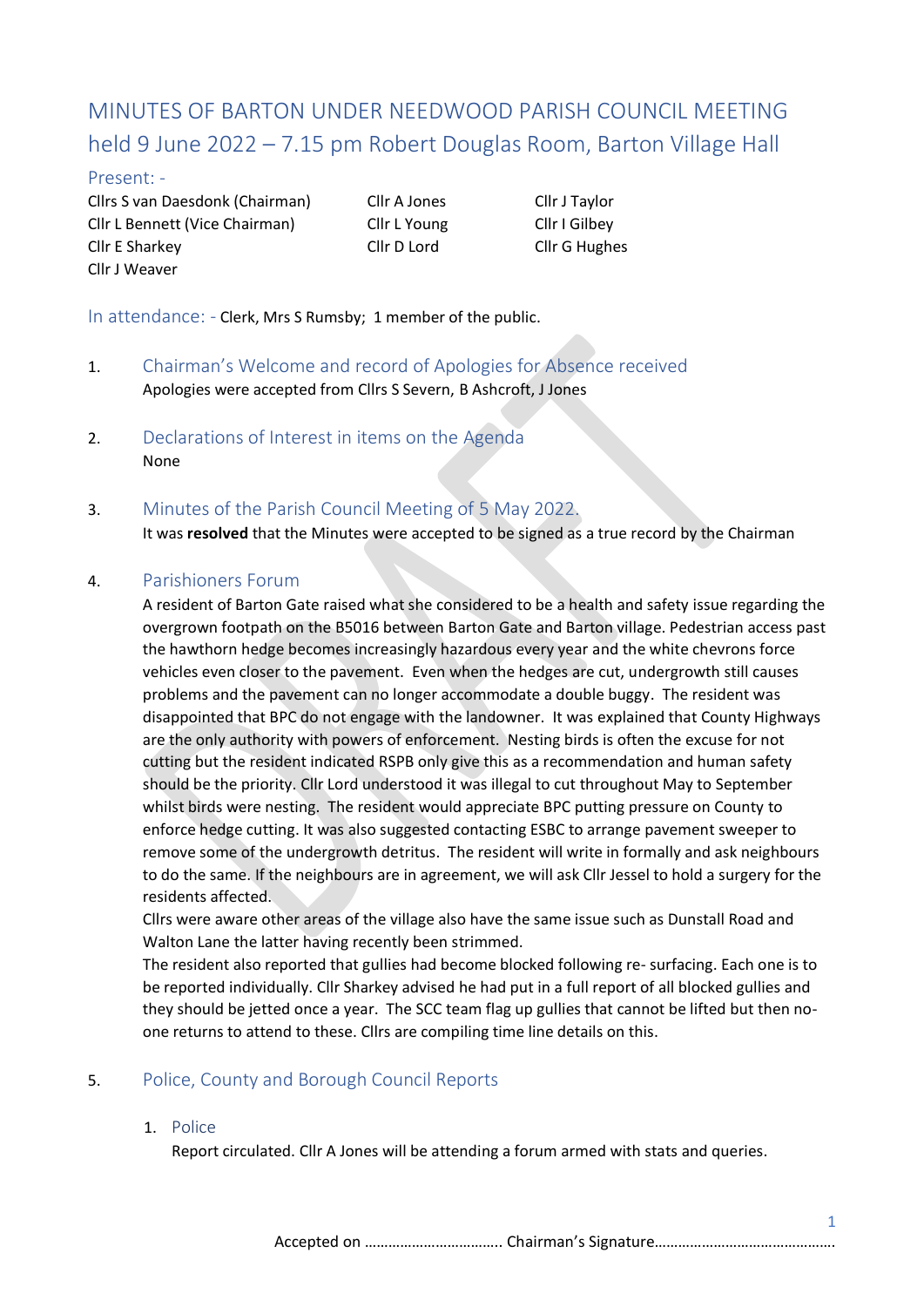- 2. County Council no report
- 3. Borough Council no report
- 6. Committee Reports as annexed.
	- 1. Finance
	- 1.1. Resolved acceptance of the updated Summary of Assets
	- 1.2. Resolved acceptance of the Explanation of Significant Variances
	- 1.3. Resolved acceptance of the year end Bank Reconciliation and Receipts and Payments account
	- 1.4. Resolved noted the Annual Internal Audit Report 2021-2022 (page 3 of the AGAR) and the accompanying Internal Auditors report letter;
	- 1.5. Resolved approval of the Council's response to the Annual Governance Statement (page 4 of the AGAR)
	- 1.6. Resolved approval of the Accounting Statements (page 5 of the AGAR)
	- **1.7.** Resolved approval of the publication of the Notice of Appointment of the Date for the Exercise of Public Rights.

It was **resolved** all accepted the Annual Return papers and the recommendations within the circulated financial reports, noted and approved.

2. Planning

Cllr Gilbey advised the circulated Committee Terms of Reference had been reviewed and were relatively unchanged.

Bellways development – the committee report on the meeting with Naomi Perry as circulated was noted. Cllr Gilbey would add to the report that remedial works to the Full Brook were promised to be completed by the end of October. Another meeting is arranged for 29 June. Culverts to be replaced to enable full access for clearing. Holland Sports Club will contact the management company regarding a piece of land attached to the "allotment land". Cllrs had noted Holland Sports Club interest in the land which would eventually be transferred to the Parish Council. Other options for this land use were offered but the land is prone to flooding and the top soil has been removed so therefore it is of little use for items such as a community orchard.

**Resolved** - Report and comments noted and accepted.

#### 3. Parks and Open Spaces

No meeting. The grounds maintenance contractor is still being met and continues to make a good impression. Church Lane boundary has been trimmed on our side but further clearing of ivy etc. is to be requested.

Fishpond – The railings on the new bank have been done and soil has been delivered to tidy the area. Pegs to be looked at. It was noted some fish have grown too large for the pond and will be removed and replaced following the current spawning period.

New planting area at the entrance to Holland Sports Club - this will be tidied up and fenced off by a community payback team.

Village Green registration – Cllr Gilbey advised this is being referred to ESBC legal department by Naomi Perry.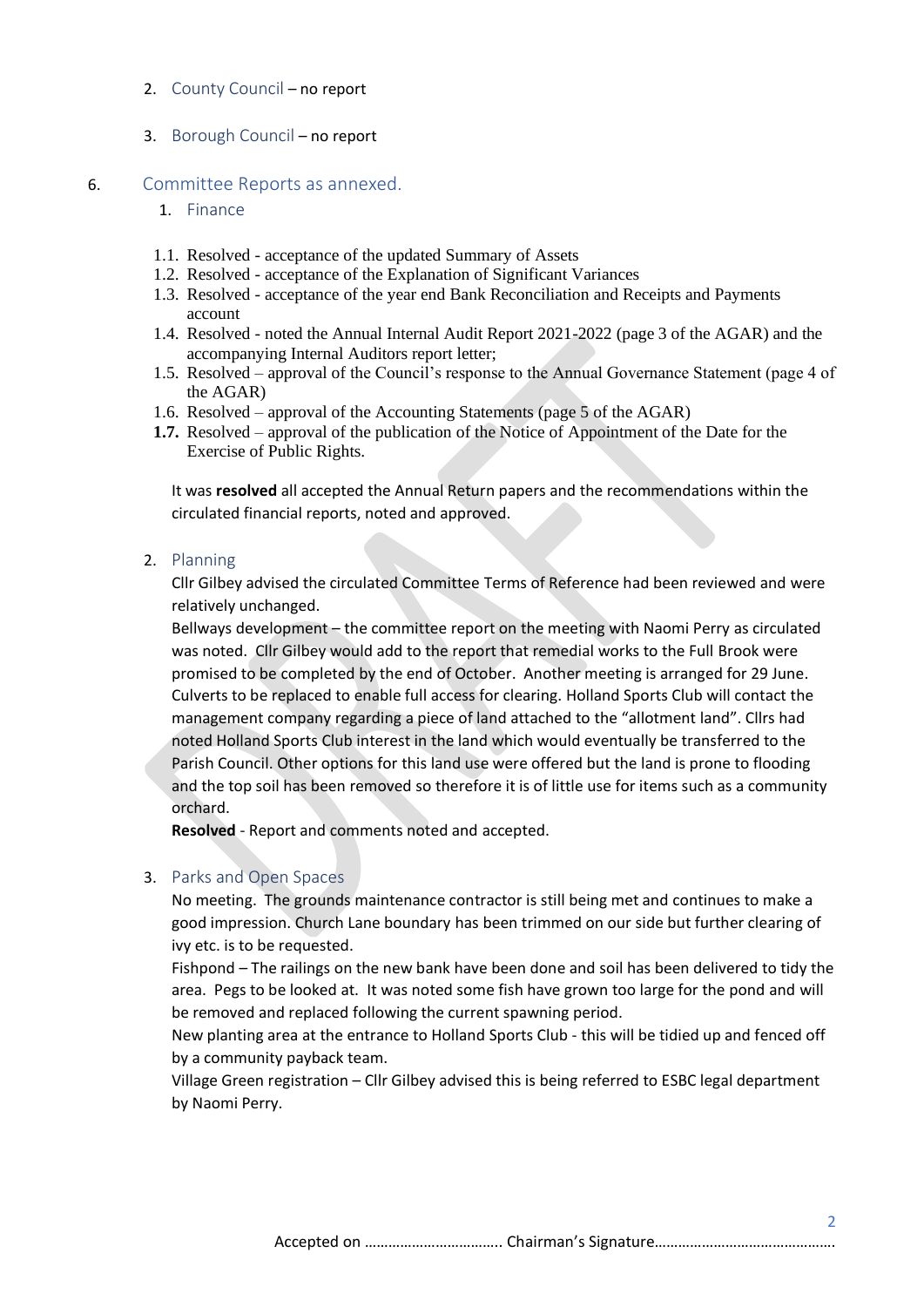# 4. Burial Ground

Nothing to report

# 5. Human Resources

Nothing to report. Meeting scheduled for the following week.

#### 6. Allotments

A few changes may reduce the waiting list slightly and a joint tenancy has been taken out on one plot.

Cllr Sharkey reported that the field to the east of the Key Trust allotments may be an opportunity to extend allotment space. This would depend on the Key Trust negotiating with the current lessee of the field to reclaim part of the land. Cllr Hughes to check if those currently on the waiting list were still interested and Cllr van Daesdonk will speak to Cllr J Jones to explore this further.

# 7. VEC

The village events went well. Half of the knitted crowns were taken Thursday evening despite being tied to the railing posts. Thanks were expressed to all involved with the beacon event and the decorations.

A proper case is being built to protect the beacon and storage options were discussed. It was agreed to write to all pubs and clubs to thank them for pulling together in the organisation of village events, perhaps send a professionally printed certificate from the Jubilee pack.

# 7. Administration

# 1. Correspondence

All items noted.

Efflinch Lane resident – overhanging tree in garden. An application to cut back was refused. This was not a BPC decision as we are only consultees - we had advised balanced crowning so as not to leave the tree unstable. The resident was aggrieved that we didn't consult with him or assist in helping find a resolution. We had suggested an amicable discussion. Cllr Gilbey noted our comments on the application were requesting thinning properly in balanced way. A TPO is in place to protect the tree. Cllrs feel there is no more they can add and concerns were more around the impact on the public realm.

Request for cameras from Cllr A Jones – this had been denied as lorries can use the B5016 to Town Hill – the weight limit does not prevent HCVs which can turn right onto the B5016. Cllr A Jones to copy in all.

Bollards outside St James – Richard Rayson is not happy with the height reduction and wanted them glued back together. Cllr van Daesdonk felt we should not be involved as they are Highways property. It was agreed to make suggestions on repair at no cost to BPC and refer all parties to come to an agreement.

# 8. Outside Bodies & Special Responsibilities

#### 1. Speedwatch

Cllr A Jones reported on new members of the team going out. 46/660 vehicles speeding.

# 2. Flood Risk Group

Cllr Sharkey reported on a recent meeting and progress made on issues with Barton Brook,

Accepted on …………………………….. Chairman's Signature……………………………………….

3